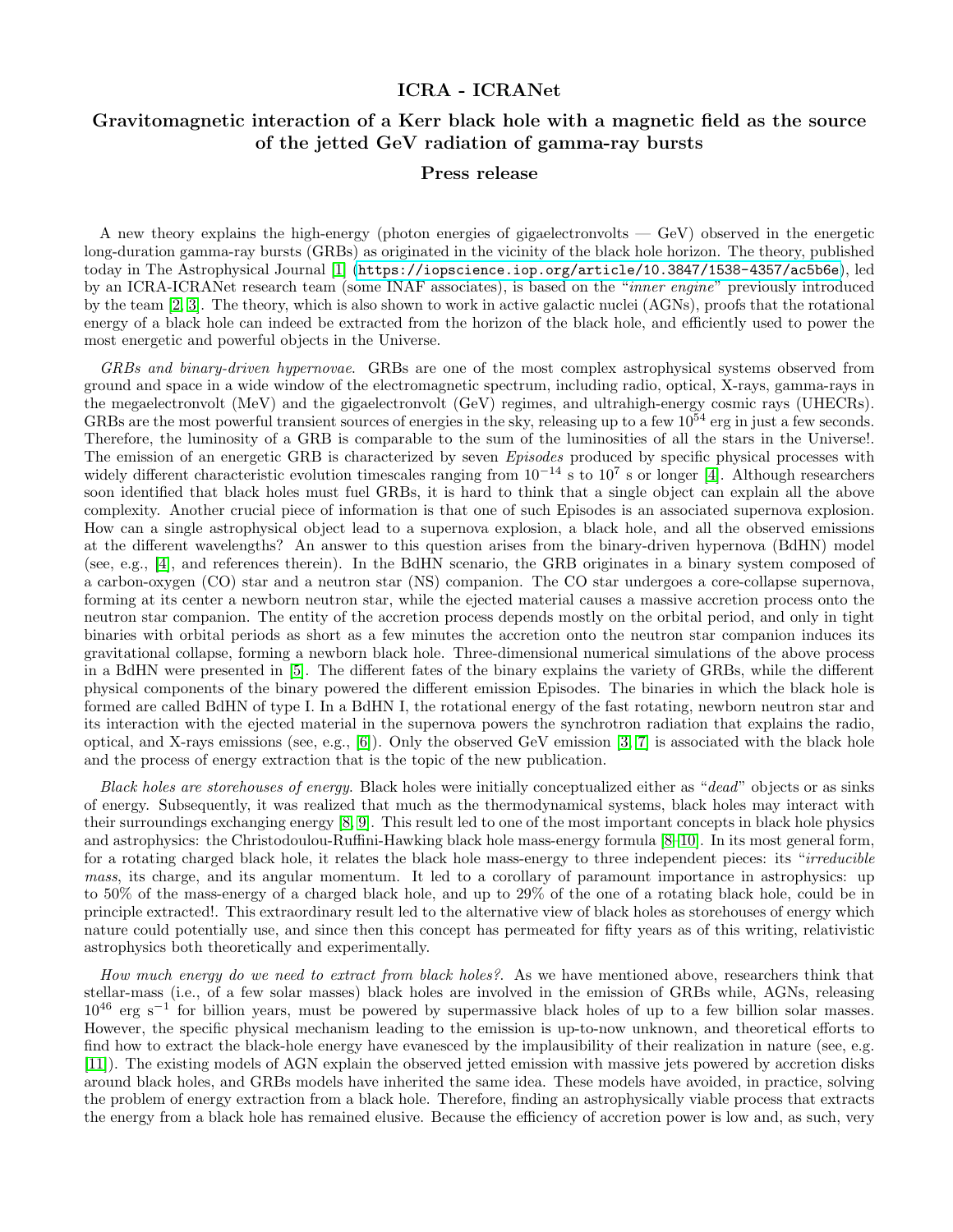costly for nature, there was a need for new physics!.

From charge to effective charge. A much more efficient mechanism for the acceleration of particles should use electromagnetic fields instead of pure gravity. In particular, electric fields can be great accelerators of charged particles. One could think of allowing the black hole to have stably some net charge that produces a stable electric field. This has been a most debated topic in astrophysics because, in principle, a charged black hole could be rapidly neutralized by absorbing an electric charge of the opposite sign to its charge. In 1973, Ruffini and Treves calculated the ground state configuration of a conducting rotating sphere endowed with charge and magnetic field [\[12\]](#page-2-11). In classical electromagnetism, Faraday induction implies that a rotating conductor in an external magnetic field generates an electric field. Accounting for this effect, they obtained the electromagnetic field structure of the configuration and showed that in its ground state, the electric charge of the object is not a free parameter: it has a precise value that depends on the mass and size of the object, the angular momentum, and the magnetic field strength. In 1974, R. Wald studied a similar question by analyzing a rotating black hole in an external magnetic field [\[13\]](#page-2-12). In this case, Einstein's theory of general relativity predicts a unique effect based on the concept of *gravitomagnetism*: the interaction of the gravitational field of the rotating black hole with the magnetic field induces an electric field. This is somehow analogous to the Faraday induction, but here there is no charge generating that electric field! If we think of this electric field as produced by some charge, an effective charge, then the value of such an effective charge turns out to be determined, again, only by the black-hole angular momentum and the magnetic field strength. The existence of electric fields without electric charge has led to the possibility of astrophysical black holes being efficient particle accelerators without being electrically charged objects!

The new physical mechanism. The engine presented in the new publication uses the above purely general relativistic effect of gravitomagnetism by considering a rotating black hole in an external magnetic field that induces the an electric field (see Figure [1\)](#page-2-13). The theory exploits this induced electric field to accelerate charged particles (e.g. electrons/protons) in the vicinity of the black hole. Along the black hole rotation axis, the electrons are accelerated to energies of even thousands of PeV, so stellar-mass black holes in GRBs and supermassive black holes in AGNs can contribute to the observed flux of UHECRs using this mechanism. At off-axis latitudes, electrons accelerate to energies of hundreds of GeV and emit synchrotron radiation at GeV energies. This process occurs within 60° around the black hole rotation axis, and due to the equatorial-symmetry, it forms a double-cone of outgoing radiation.

The black hole energy extraction. The energy carried out by this electromagnetic radiation is paid by the black hole which, in turn, loses its mass and angular momentum with time. This proves that we can efficiently extract energy from a rotating black hole to power the high-energy jetted emissions of GRBs and AGNs. The jetted emission does not originate from an ultra-relativistic acceleration of matter in bulk (e.g., massive jets powered by accretion disks), but from very special energy-saving general relativistic and electrodynamical process. A long march of successive theoretical progress and new physics discovered using GRBs has brought to this long-waited result for about fifty years of relativistic astrophysics. We refer the interested reader to [\[1\]](#page-2-0) for further details. As pointed out by the Referee: this paper pursues a very important problem in astrophysics, the generation of GRBs ... the problem of ultra-high energy radiation production using clean general relativistic approach.

Contact: Prof. Remo Ruffini Director, ICRANet Phone: (+39) 085 2305 4201, mobile: (+39) 339 475 2566 E-mail: ruffini@icra.it